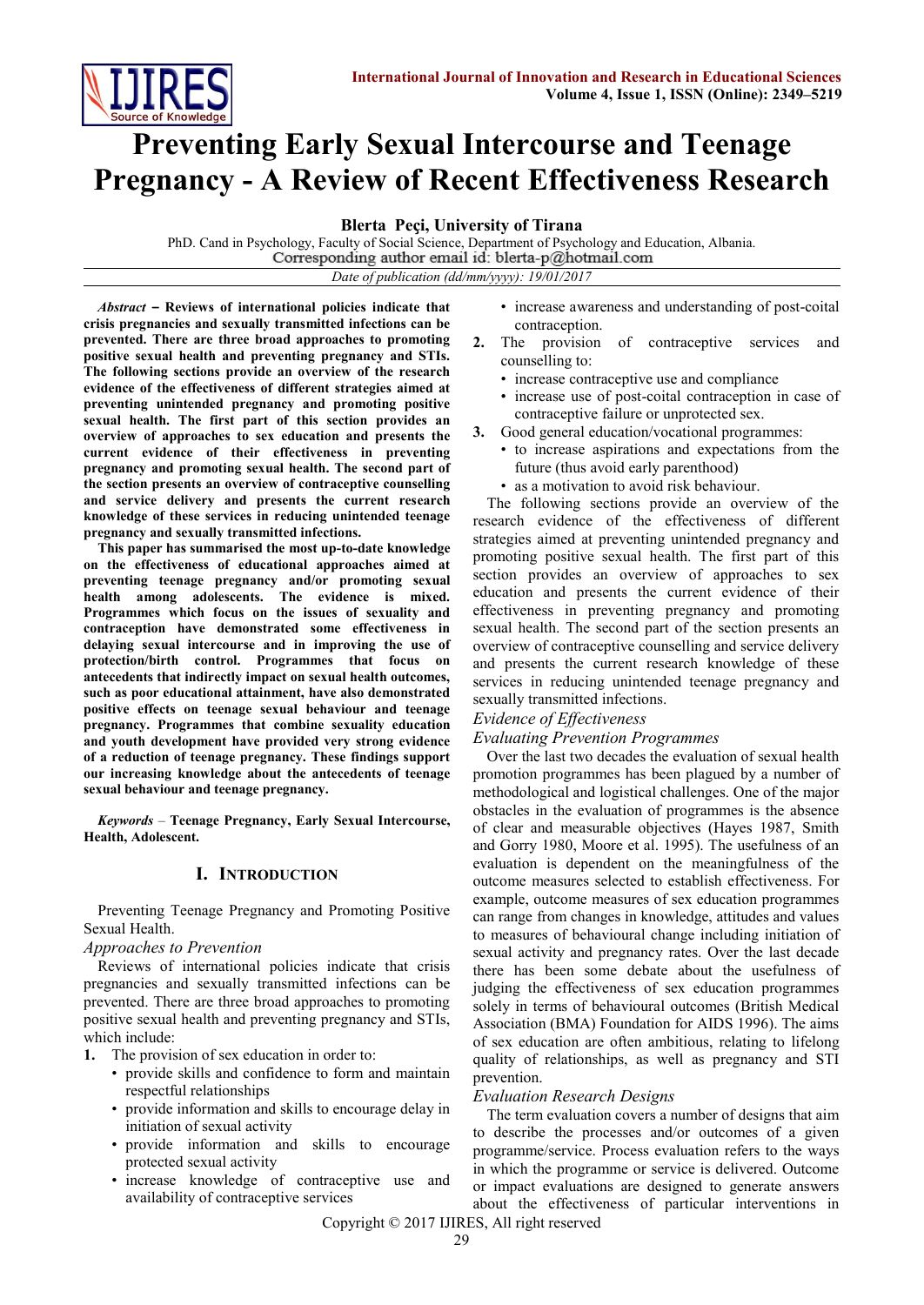

changing specific outcomes. In outcome evaluation, the randomised controlled trial (RCT) is often considered to be the most rigorous research method for evaluating the effectiveness of a given programme. Using the RCT, individuals/groups have an equal and known chance of receiving the programme. The random allocation to either the programme or control aims to overcome the possible contribution of the range of outside influences (such as exposure to media), which might contribute to any observed differences. As the previous chapters have highlighted, a number of external social factors influence decisions about sexual activity. Using the randomised control design, the researcher acknowledges that these outside influences cannot be controlled or eliminated, but as both the programme group and control group will experience the same background influences<sup>4</sup> any observed differences between the two groups after the programme can be attributed to the programme.

A number of reviews have commented on the difficulties in evaluating prevention programmes. (Kirby 2002, DuCette 1989). One review (Stahler 1991) has outlined the key barriers to programme evaluation which include:

**Cost** – Rigorously controlled impact studies using comparison or control groups are relatively expensive.

**Staffing** - One is an issue of the competency of the individuals carrying out the evaluation and the second is the relationship that develops between the evaluators and the implementers.

**Time** - Usually too little time is allowed between the programme and the follow-up evaluation.

**Data collection** - The process of compiling complete and accurate data is difficult. The project must also be sure that it is collecting data on all factors that may be affecting the outcomes to be measured.

Establishing control groups - Random assignment is the best method to ensure comparability between groups; however, such assignment is not always possible.

An additional factor omitted from this list is the difficulty in measuring the impact of programmes on outcomes which have low incidence within the research population e.g. pregnancy among under sixteen year olds is quite low. A large sample size is required in order to have sufficient power to identify statistical differences. A number of researchers have therefore chosen to use proxy measures such as time of initiation of intercourse, contraceptive use or number of sexual partners rather than short-term changes in pregnancy rates as indicators of success.

## **II. CONCEPTUAL BASIS**

Sexual health promotion programmes - what works?

The search identified twenty reviews of research in the area of teenage pregnancy and sexual health promotion, of which five were considered to be relevant and of high quality (Peersman et al. 1996, NHS Centre for Reviews and Dissemination 1997, Kirby 2001, Dicenso et al. 2002, Swann et al. 2003). An additional five reviews, although not systematic, were also included as important source material [Collins et al. 2002, UNICEF 2001, Kirby & Coyle 1997, Kirby 2002, Grunseit 1997].

One of the reviews (Dicenso et al. 2002) adopted very strict criteria for the inclusion of evaluation studies. Studies that did not use randomisation in the study design were excluded from the review. This meant that studies that included control or comparison groups and had longterm follow-up but did not use randomisation (to decide who received the programme) were omitted from the review. However, despite the strict inclusion criteria adopted by DiCenso et al., included studies were not rated by sample size and/or follow-up period, which resulted in findings from studies with small sample size and short follow-up receiving equal weight to large-scale studies with substantial follow-up. A further limitation of the DiCenso review was the exclusion of studies that only measured condom use. These exclusion criteria meant that a large number of evaluations of the most theoretically advanced and behaviourally effective adolescent health education programmes were not included in their final analysis.

The remaining reviews (NHS Centre for Reviews and Dissemination 1997, Kirby 2001, Swann et al. 2003) acknowledge the strength of the evidence from well designed studies that include randomisation (Level 1), but also include the findings from non-random evaluations that include comparison/control groups, applying caveats where necessary. It is the view of the author that a pragmatic approach is necessary in the appraisal of evaluative studies, which incorporates the findings from both process (generally qualitative research) and outcomes (behavioural changes).

These reviews, together with additional searches, identified more than fifty evaluations of programmes aimed at preventing teenage pregnancy or promoting positive sexual health among young people. The key features of the evaluations are summarised in Appendix 2. The majority of the evaluations of educational approaches to prevent teenage pregnancy have been conducted in the USA, and are principally comparisons of new methods of delivering sex education and those programmes that are routinely provided.

## **III. EMPIRICAL BASIS**

Approaches to school-based sex education

Sex education is an essential part of any sexual health promotion strategy. The NATSAL survey indicates that young people learn about sex from a range of sources including parents and family, school, friends, media and health professionals. Parents and school have been found to be important sources of sex education for young people if poor sexual outcomes are to be prevented.

Colllins and colleagues (2002) have grouped approaches to sex education into two categories: abstinence-only programmes and comprehensive sex education (or Abstinence-Plus Programmes).

#### *School-based Education with Parental Involvement*

A small number of programmes have attempted to involve parents in school-based sex education, with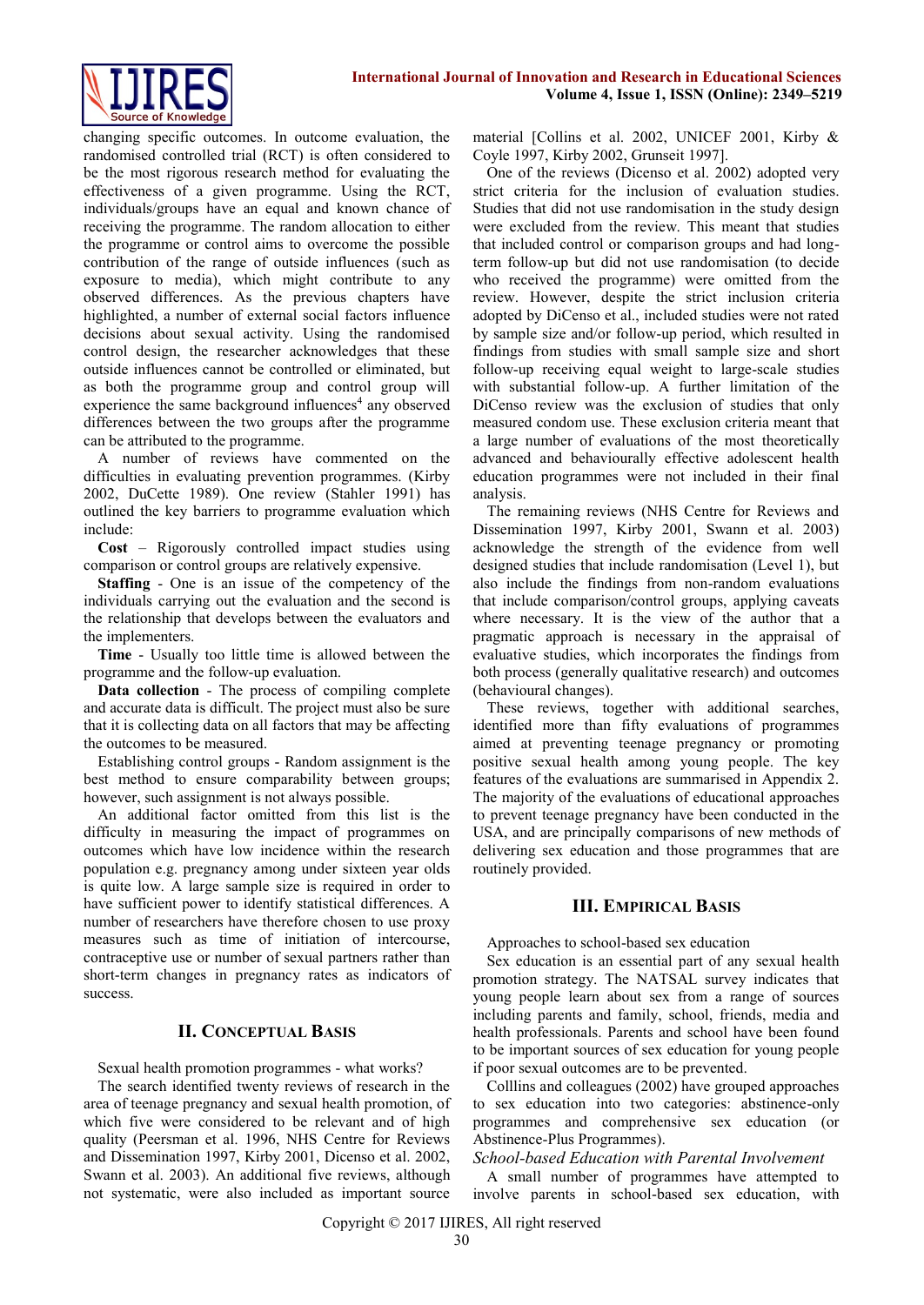

different degrees of success. The multi-component Safer Choices programme (Coyle et al. 2001) included a parent component as part of the school-based programme. Parents received three newsletters that provided information about the programme, as well as information regarding HIV/AIDS and other STIs and pregnancy. The newsletter provided tips on talking with teenagers about these issues, and included student/parent homework activities to facilitate communication. The Safer Choices programme was found to reduce selected risk behaviours at twelve-month follow-up

The Growing Together programme was designed to help parents communicate with their daughters. Five two-hour interactive sessions located in Girls Clubs were designed to help parents communicate with their daughters. Followup at 24 months (Nicholson and Postrado 1991, 1992) found that those in the programme group were less likely to initiate sexual activity, but the sample size was quite small which limited the generalisability of the programme.

In a slightly larger study, Miller, Norton, Jenson, Lee, Christopherson and King (1993) evaluated the Facts and Feelings programme, a home-based video programme (with/without mailed newsletters). After the materials were sent to the home, bi-weekly home calls were made to parents to encourage them to use the material. At threeand twelve-month follow-up no differences were found in the sexual behaviour of the young people, but a significant improvement was found in the quality of parent-child communication within the programme group.

In summary, the effectiveness of parent involvement programmes appears to be dependent on their content. While only a small number of comprehensive programmes (Safer Choices and Growing Together programmes) included a parent involvement element, such programmes appear to be more useful in effecting change than the abstinence programmes. Again, methodological weaknesses (design and short follow-up) in the evaluations of the abstinence programmes may obscure the effects of such programmes.

## *School-based Programmes Linked with Contraceptive Services*

Programmes that combine sex education with access to contraceptive services have been proven to be effective in increasing contraceptive use (Zabin et al. 1986, Koo, Dunteman, George, Green and Vincent 1994). Zabin et al. (1986) undertook one of the earliest evaluations of a school-based sex education programme combined with an on-site sexual health advice and contraceptive service in Baltimore, USA. The key findings of the study were a delay in the onset of sexual activity amongst the young women involved, an increase in contraceptive use amongst those men and women already sexually active prior to the study and a significant decrease in pregnancy rates for the surrounding area. When the programme was discontinued, however, the pregnancy rate returned to the preprogramme level.

One multifaceted community approach featured sexuality Evaluations of school-based and school-linked clinics providing health and contraceptive services in the USA have been methodologically weak with poor selection of comparison groups and the results are contradictory. Some show delay in sexual initiation, (Kisker 1984) and reduction in birth rate (Ralph and Edgington 1983), but no changes in contraceptive use (Kisker 1984, Kirby, Waszak and Ziegler 1991).

It is important to note that many of the studies of schools with health clinics and schools with condom availability have consistently shown that the provision of condoms or other contraceptives through schools does not increase sexual activity (Kirby 2001). While studies of school condom availability consistently demonstrate that such programmes do not increase sexual activity, they provide conflicting results about their impact on schoolwide use of condoms. These studies may reflect methodological limitations, differences in availability of condoms in the community, or differences in the programmes themselves (Kirby 2001).

## *One-to-one Counselling*

A small number of studies have evaluated the effectiveness of one-to-one education through counselling within health care settings. Again, the evaluation designs are weak and findings mixed (Baker 1990, Danielson, Marcy, Plunkett, Wiest and Greenlick 1990, Winter and Breckenmaker 1991).

Of particular interest are programmes targeted at 'hard to reach' groups. A number of US programmes delivered outside school hours have exhibited some success in changing young people's sexual activity. For example, the Behaviour Skills Training programme, delivered to substance-dependent black young people in a health centre, was successful in delaying sexual initiation, reducing the numbers of sexual partners and increasing the use of protection during sexual activity (St Lawrence, Jefferson, Banks and Cline 1994). A second programme, Be Proud, Be Responsible, which provided culturally and developmentally-appropriate active learning activities to young black people found some short-term increase in condom use (Jemmott 1993).

Becker and Barth (2000) used a before-and-after study (no comparison group) to evaluate Power Through Choices, delivered as part of an independent living programme for young people in public care. The generalisability of the programme is limited due to the weak design, but short-term evaluation indicated positive feedback from participants and changes in knowledge levels. Currently in the UK, the researchers at the Thomas Coram Research Unit are developing programmes based on the needs of young people in public care.

Finally, an educational programme delivered to young women in sheltered housing was effective in improving preventative sexual behaviours (Rotheram-Borus, Koopman, Haignere and Davies 1994). At six-month follow-up, young people in the programme group were more consistent condom users and had avoided high-risk situations.

## *Youth Development Programmes*

Youth development programmes provide a further opportunity to promote positive sexual health. These programmes do not focus primarily on sexuality, but attempt to improve young people's life skills and belief in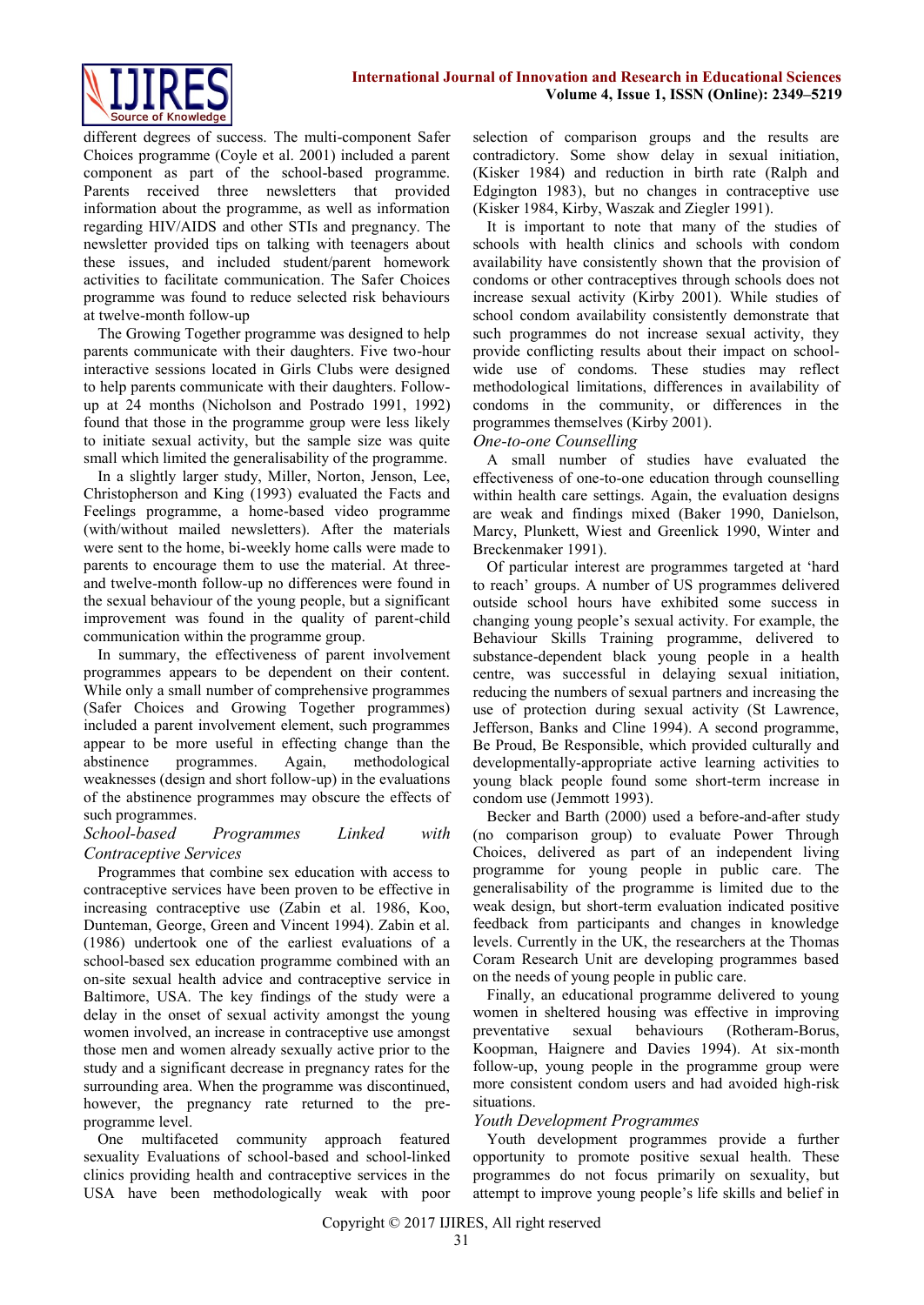

their future. Given the strength of the evidence about the influence of general education and socio-economic factors on sexual behaviour, these programmes address some of the antecedents of unprotected sex and teenage pregnancy. Some programmes strive to provide mechanisms for youth to fulfil their basic needs including a sense of safety and structure, belonging to a community, increasing self-worth and control over their lives. As such tasks cannot be achieved quickly, such programmes tend to be long-term in duration.

To date, none of the evaluations of youth development programmes have examined their impact on adolescent sexual behaviour (sexual initiation, condom use or numbers of partners) but a number have examined the impact on teenage pregnancy. For example, the Youth Incentive Entitlement Project (YIEP) targeted youths from low-income households. It offered part-time jobs during the school year and full-time jobs during the summer if participants stayed at school (Olsen and Farkas 1991). The evaluation compared eight matched community sites with and without the YIEP. The study evaluated the impact on all youths in the participating areas (including those who did not participate in the programme). The study concluded that increasing economic opportunity decreased adolescent birth rates among blacks (the only group studied).

The Summer Training and Education Programme (STEP) programme targeted fourteen and fifteen year olds from poor urban areas who were seriously behind academically (Walker and Vilella-Velez 1992). 4800 participants were randomly assigned to programme or control group. During each of two successive summers, the programme provided 90 hours of work experience, 90 hours of academic support focusing on remedial reading and maths, and eighteen hours of lifeskills education that included sexuality education. During the school year, the program provided between five and fifteen hours of other support with limited one-to-one contact, recreation, and other non-education activities. However, those in the comparison group in the evaluation were offered summer jobs. The evaluation failed to find any consistent or significant effect on sexual behaviour or contraceptive use.

A number of programmes, which combined sex education with career planning or work experience during the summer holidays, have shown some success in increasing contraceptive use (Smith 1990, Nicholson and Postrado 1992, Smith 1994) and reducing pregnancy rates (Philliber and Allen 1992, Allen and Philliber 1997). The Teen Outreach Programme (TOP), a year-long curriculum and volunteer-service programme implemented in several cities, achieved reductions in teenage pregnancies among participating teenagers. The primary aim of the TOP was to foster positive development of adolescents using three approaches. Youth participated in individual and group service projects and engaged in discussions that enhanced their personal growth and development by exploring their values as well as their relationship with family and peers. This process developed communication and decisionmaking skills and goal setting. Finally, they used a process of reflective discussion to connect learning from school and the Teen Outreach Programme(Zoritch, Roberts and Oakley 2000).

## *Delivery of Programmes*

*Delivery of Sex Education - Peers*

The delivery of educational messages ranges from the traditional didactic approach to more innovative, participatory approaches such as peer education. Peers have been identified as an important influence on young people's health behaviours, and are considered to be credible role models and disseminators of social information. They have been used to deliver a number of health promotion activities (Fennell 1993). Government policy in the UK has recently recommended peer-led approaches for delivering sex education in schools (Social Exclusion Unit 1999). Peer education has been reported to be popular with young peer educators, and professionals have enthused about its application (Mellanby, Newcombe, Rees and Tripp 2001, Strange et al. 2002a, Strange et al. 2002b). However, until recently robust evidence of effectiveness was limited (Harden, Oakley and Oliver 2001). One large-scale study, funded by the Medical Research Council in London, is currently evaluating the impact of the school-based, peer-delivered RIPPLE programme. The findings from the process evaluation have recently been published (Strange et al. 2002a, Strange et al. 2002b). The findings echo conclusions from other studies, which highlight the benefits for the peer educators.

#### *Delivery of Programmes – Peers Versus Adults*

School-based education programmes have been delivered by a range of personnel including peers, teachers, and healthcare professionals. As already stated, the RIPPLE programme in England, a peer-led schoolbased programme (Strange et al. 2002a, Strange et al. 2002b) is currently being evaluated. In contrast, the SHARE programme is a teacher-led sex education programme currently being evaluated in Scottish schools. Whilst is not possible to compare the findings - as the content of the programmes and the context in which the programmes are delivered may differ across the two countries - important learning will emerge from both studies.

Few studies have compared the effectiveness of different forms of programme delivery of the same programme. Two recent publications have attempted to compare peer and adult-led sex education (Jemmott et al. 1998, Mellanby et al. 2001). Mellanby and colleagues compared peer and adult delivery of the APAUSE programme. They concluded that both adult- and peer-led methods have an important place in effective sex education. Similarly, Jemmott and colleagues found little difference in the impact of adult or peer delivery of programmes, but did find differences in the effectiveness of different programmes (abstinence v abstinence plus).

## **IV. SUMMARY AND CONCLUSIONS**

This review of evaluations of programmes designed to reduce teenage pregnancy and/or promote positive sexual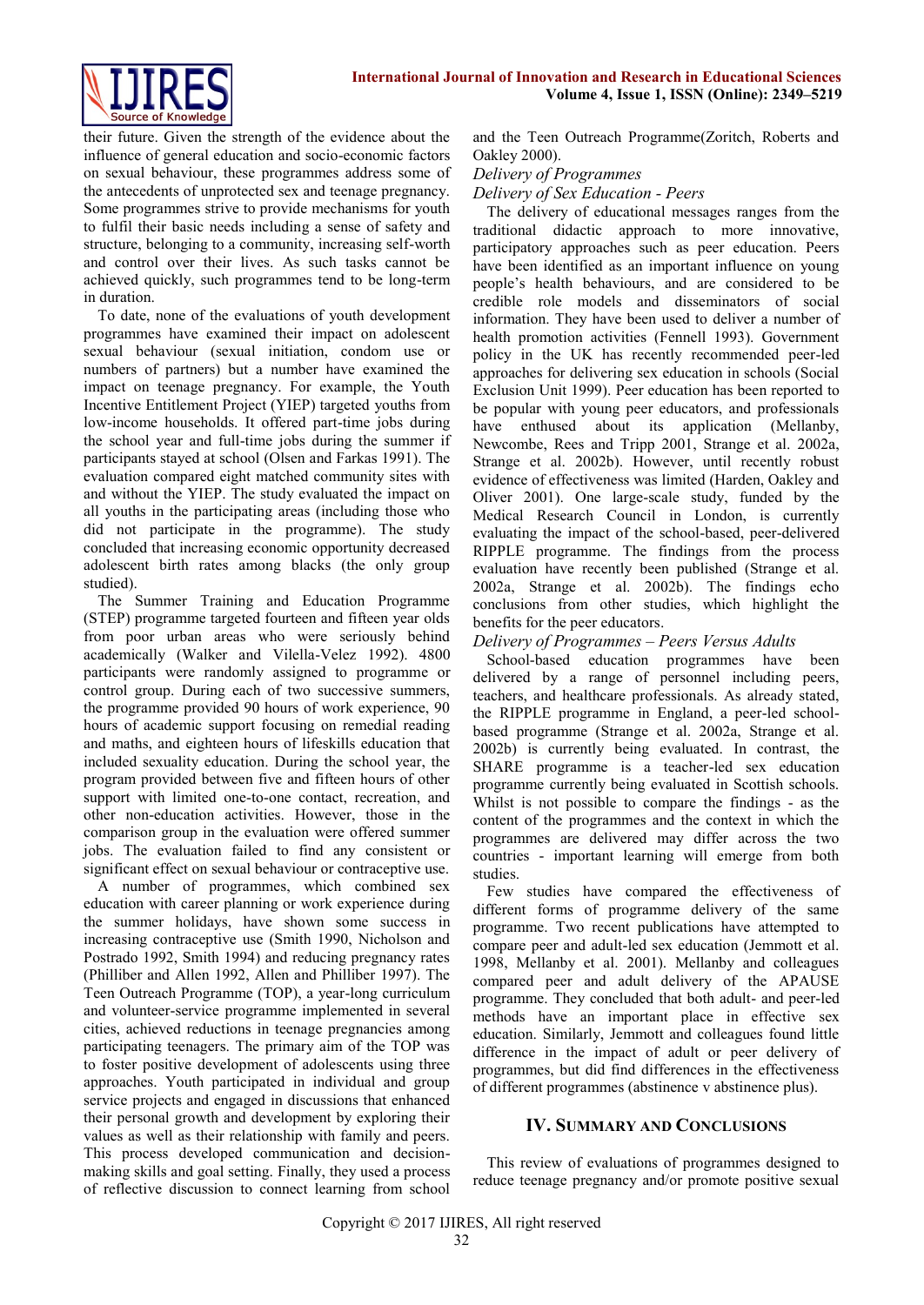

health among adolescents confirms that sex education does not lead to early sexual behaviour.

The few studies that have demonstrated a reduction in teenage pregnancy and/or promotion of positive sexual health adopted a multifaceted approach linking sex education programmes with youth development projects and/or contraceptive services. However, the lack of evidence of effectiveness of other approaches may reflect poor evaluation design: lack of an appropriate control group, small sample sizes or short follow-up. Such design flaws may account for the absence of significant effect, rather than the ineffectiveness of the programme.

#### **REFERENCES**

- [1] Allen, J.P. and Philliber, S. (1997). "Preventing teenage pregnancy and academic failure: experimental evaluation of a developmentally based programme."Child Development 64(4): 726-742.
- [2] Baker, C. (1990). Self-efficacy training: its impact upon contraception and depression among a sample of urban adolescent females, Seton Hall University.
- [3] Becker, M. and Barth, R. (2000). "Power through choices- the development of a sexuality education curriculum for youths in out-of-home care."Child Welfare LXX1X(3): 272-282.
- [4] British Medical Association Foundation for AIDS. (1996). Using effectiveness research to guide the development of school sex education. London, BMA Foundation for AIDS.
- [5] Collins, C., Alagir, P., Summers, T. and Morin, S. (2002). Abstinence only or comprehensive sex education. San Francisco, AIDS Research Institute, University of California.
- [6] Coyle,K. Basen-Engquist, K. Kirby, D. Parcel, G. Banspach, S. Collins, J. et al. (2001) Safer Choices: reducing teen pregnancy, HIV, and STDs. Public Health Rep 2001; 116(suppl 1): 82-93
- [7] Danielson, R., Marcy, S., Plunkett, A., Wiest, W. and Greenlick, M.R. (1990). "Reproductive health counselling for young men: what does it do?"Family Planning Perspectives 22(3): 115-121.
- [8] Dicenso, A,, Guyat, G., Willan, A., Griffith, L. (2002). "Interventions to reduce unintended pregnancies among adolescents: systematic review of randomised controlled trials."British Medical Journal 324(7531): 1426.
- [9] DuCette, J.P.,Stahler. G.J., and McBride, D. (1989). "Assessing the Quality of Evaluations of Adolescent Pregnancy Care Programs: a methodological review of the evaluations of health services."Evaluation and the Health Professions 12(4): 453.
- [10] Fennell, R. (1993). "A review of evaluations of peer education programs not focused on sex education or pregnancy prevention."Journal of American College Health 41(6): 251-3.
- [11] Grunseit, A. (1997). "Sexuality education and young people's sexual behaviour - A review of studies."Journal of Adolescent Research 12(4): 421-453.
- [12] Harden, A., Oakley, A. and Oliver, S. (2001). "Peer delivered health promotion for young people: a systematic review of different study designs."Health Education Journal 60: 339-353.
- [13] Hayes, C.D. (Ed.) (1987). Risking the future: adolescent sexuality, pregnancy, and childbearing. Washington, DC, National Academy Press.
- [14] Jemmott, J.B., Jemmott, L.S. and Fong, G.T. (1998). "Abstinence and safer sex HIV reduction. Interventions for African American adolescents: a randomised controlled trial."Journal of American Medical Association 279(19): 1529- 1536.
- [15] Jemmott, L. S. (1993). "AIDS risk among black male adolescents: implications for nursing interventions. "Journal of Paediatric Health Care 7(1): 3-11
- [16] Kirby, D. (1995). A review of educational programs designed to reduce sexual risk-taking behaviors among school-age youth in the United States. Washington, D.C.: U.S. Congress Office of Technology Assessment.
- [17] Kirby, D. (2001). Emerging Answers. Washington DC, National Campaign to Prevent Teenage Pregnancy.
- [18] Kirby, D. (2002). Do abstinence-only programs delay the initiation of sex among young people and reduce teenage pregnancy? Washington DC, National Campaign to Prevent Teenage Pregnancy.
- [19] Kirby, D. and Coyle, K. (1997). "Youth Development Programs. "Children and Youth Services Review 19(5/6): 437-454.
- [20] Kirby, D., Waszak, C. and Ziegler, J. (1991). "School-based clinics: Research results and their implications for future research methods."Evaluation and Program Planning 14(48): 35- 48.
- [21] Kirby, D., Waszak, C. and Ziegler, J. (1991). "Six School-Based Clinics: Their Reproductive Health Services and Impact on Sexual Behavior."Family Planning Perspectives 23(1): 6-16.
- [22] Kisker, E. E. (1984). "The effectiveness of family planning clinics in serving adolescents."Family Planning Perspectives 16: 212-218.
- [23] Koo, H. P., Dunteman, G.H., George, C., Green, Y. and Vincent, M. (1994). "Reducing adolescent pregnancy through a schooland community-based intervention: Denmark, South Carolina revisited."Family Planning Perspectives 26(5): 206-11
- [24] Mellanby, A. R., Newcombe, R.G., Rees, J. and Tripp, J.H. (2001). "A comparative study of peer-led and adult-led school sex education."Health Education Research 16(4): 481-92.
- [25] Miller, B.C., Norton, M.C., Jenson, G.O., Lee, T.R., Christopherson, C. and King, P.K. (1993). "Impact evaluation of facts and feelings - a home-based video sex-education curriculum."Family Relations 42(4): 392-400.
- [26] Moore, K.A., Miller, B.C., Glei, D. and Morrison, D.R. (1995a). Adolescent sex, contraception, and childbearing: a review of recent research. Washington, DC, Child Trends Inc.
- [27] Nicholson, H. J. and Postrado, L. T. (1991). Girls Incorporated Preventing Adolescent Pregnancy: A Development and Research Project. New York, Girls Incorporated.
- [28] Nicholson, H. J. and Postrado, L. T. (1992). A comprehensive age phased approach: Girls Incorporated. Preventing Adolescent Pregnancy: Models Programs and Evaluations. B. Miller, J. Card, R. Paikoff and J. Peterson. Newbury Park, CA, Sage Publications: 110-138.
- [29] Olsen, R. J. and Farkas, G. (1991). "Employment opportunity can decrease adolescent childbearing within the underclass."Evaluation and Program Planning 14(34): 27-34.
- [30] Peersman, G., Oakley, A., Oliver, S. and Thomas, J. (1996). Review of effectiveness of sexual health promotion interventions for young people. London: Social Science Research Unit, University of London.
- [31] Philliber, S. and Allen, J. P. (1992). Life options and community service: Teen Outreach Program. Preventing Adolescent Pregnancy: Models Programs and Evaluations. B. Miller, J. Card, R. Paikoff and J. Peterson. Newbury Park, CA, Sage Publications. 155: 139-155.
- [32] Ralph, N. and Edgington, A. (1983). "An evaluation of an adolescent family planning program."Journal of Adolescent Health Care 4: 158-62.
- [33] Rotheram-Borus, M. J., Koopman, C., Haignere, C. and Davies, M. (1994). "Reducing HIV sexual risk behaviors among runaway adolescents."Journal of the American Medical Association 266: 1237-1241.
- [34] Smith, M.A. (1994). "Teen incentives program: evaluation of a health promotion model for adolescent pregnancy prevention."Journal of Health Education 25(1): 24-29.
- [35] Smith, M.A. (1990). The Teen Incentive Program: A Research and Evaluation Model for Adolescent Pregnancy Prevention. New York, Columbia University.
- [36] Smith, P.B. and Gorry, G. A. (1980). "Evaluating sex education programs."Journal of Sex Education and Therapy 6(23): 17-23
- [37] St Lawrence, J. S., Jefferson, K. W., Banks, P.G. and Klein, T.R. (1994). "Cognitive behavioral group intervention to assist substance dependent adolescents in lowering HIV infection risk."AIDS Education and Prevention 6(5): 425-435.
- [38] Strange, V., Forrest, S., Oakley, A. and the RIPPLE team (2002a). "Peer led education - characteristics of peer educators and their perceptions of the impact of them of participation in a peer education programme."Health Education Research 17(3): 327-337.
- [39] Strange, V., Forrest, S., Oakley, A. and the RIPPLE team (2002b). "What influences peer led sex education in the class-

Copyright © 2017 IJIRES, All right reserved